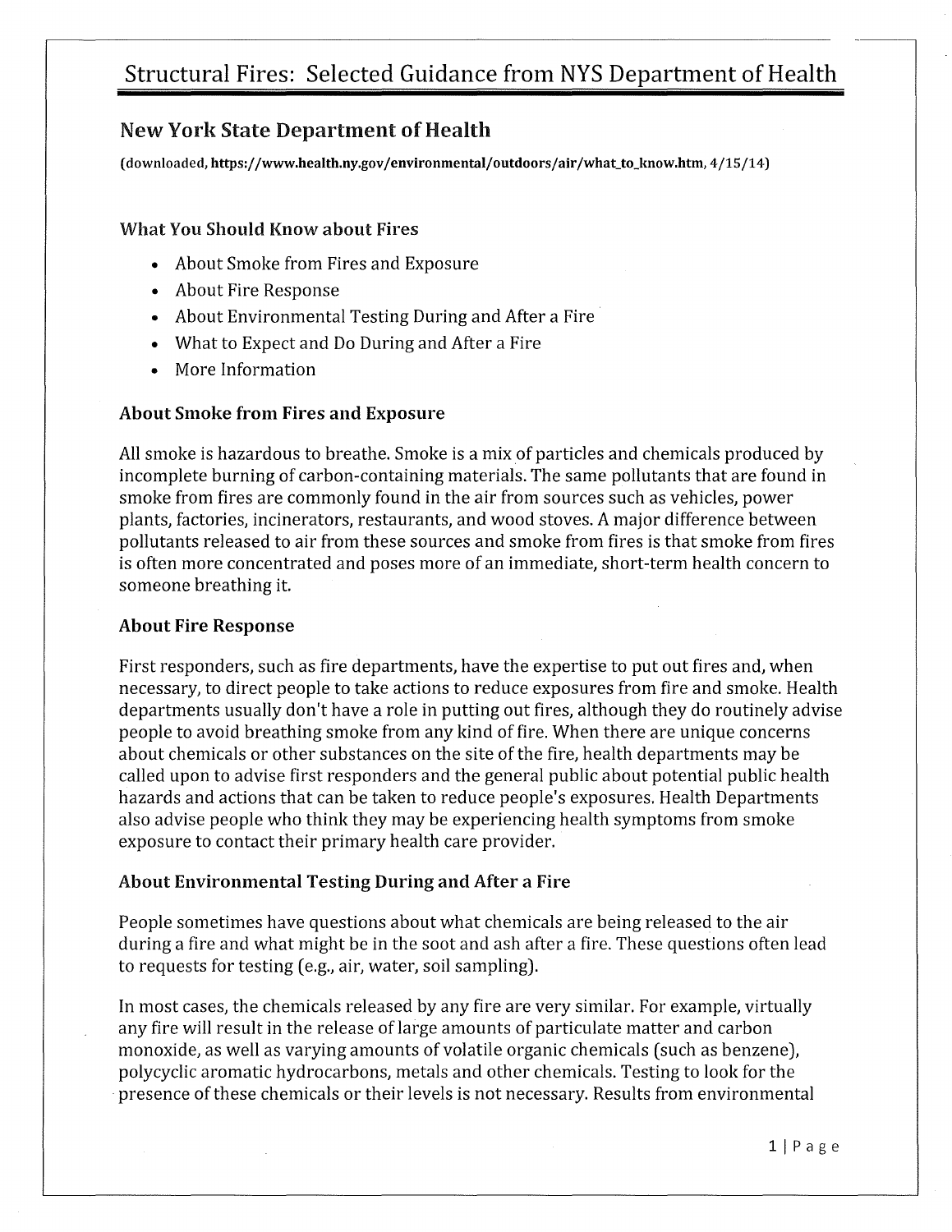tests are rarely needed to inform the actions people should take to avoid being exposed to smoke because smoke is known to be toxic and people should avoid breathing it. Also, environmental testing is rarely needed to help to direct cleanup efforts or to determine whether a building may be reoccupied. Proper clean-up of smoke and soot residue will remove fire-related compounds so that continuing exposures would no longer be an issue. Environmental testing of chemicals in smoke is also not likely to help to determine appropriate medical treatment for people who experience health symptoms caused by breathing smoke.

However, there are some unique situations where environmental testing might be warranted. In these cases, first responders, health and environmental agencies, and others would identify information needed, objectives, and testing methods to provide clear, meaningful results. For example:

- Air sampling with real-time instruments may be performed by fire fighters to help guide urgent decisions, such as where to establish evacuation boundaries or what personal protective equipment should be worn by fire fighters.
- Air sampling during long-duration fires (e.g., fires lasting days to weeks) may help to understand the significance of health risks from the longer-term exposures people may experience, and where those exposures may be occurring.
- Sampling of air and other media after fires that cause the release of large amounts of specific chemicals may help to guide any necessary post-fire cleanup decisions.

When environmental testing is necessary, it is usually done for specific, fire-related chemicals and a comprehensive sampling plan is developed so that results are reliable and informative. Any environmental samples must be analyzed by a laboratory certified by the New York State Department of Health Environmental Laboratory Approval Program (ELAP). Collecting just a few environmental "grab" samples without having a sampling plan often produces uncertain results that don't help decision-making.

### What to Expect and Do During and After a Fire

- People might experience health symptoms from smoke, heat, fire and odors associated with the fire, even when visible smoke may not be present.
- People near the fire should follow the advice of first responders. In some cases, evacuation boundaries will be announced and people will be given instructions on where to go during the event. In other cases, people may be advised to "shelter in place" (i.e., remain at home and keep doors and windows closed).
- People should also take actions to reduce their exposure to smoke. For example, · during a fire, the doors and windows of nearby residences and other buildings should remain closed to prevent smoke from entering, and air conditioners should be turned off.
- After a fire is completely put out, buildings affected by smoke should be ventilated with fresh air to reduce odors. This may be a slow process depending on how much of the building was affected by smoke. If smoke damage was substantial, carpeting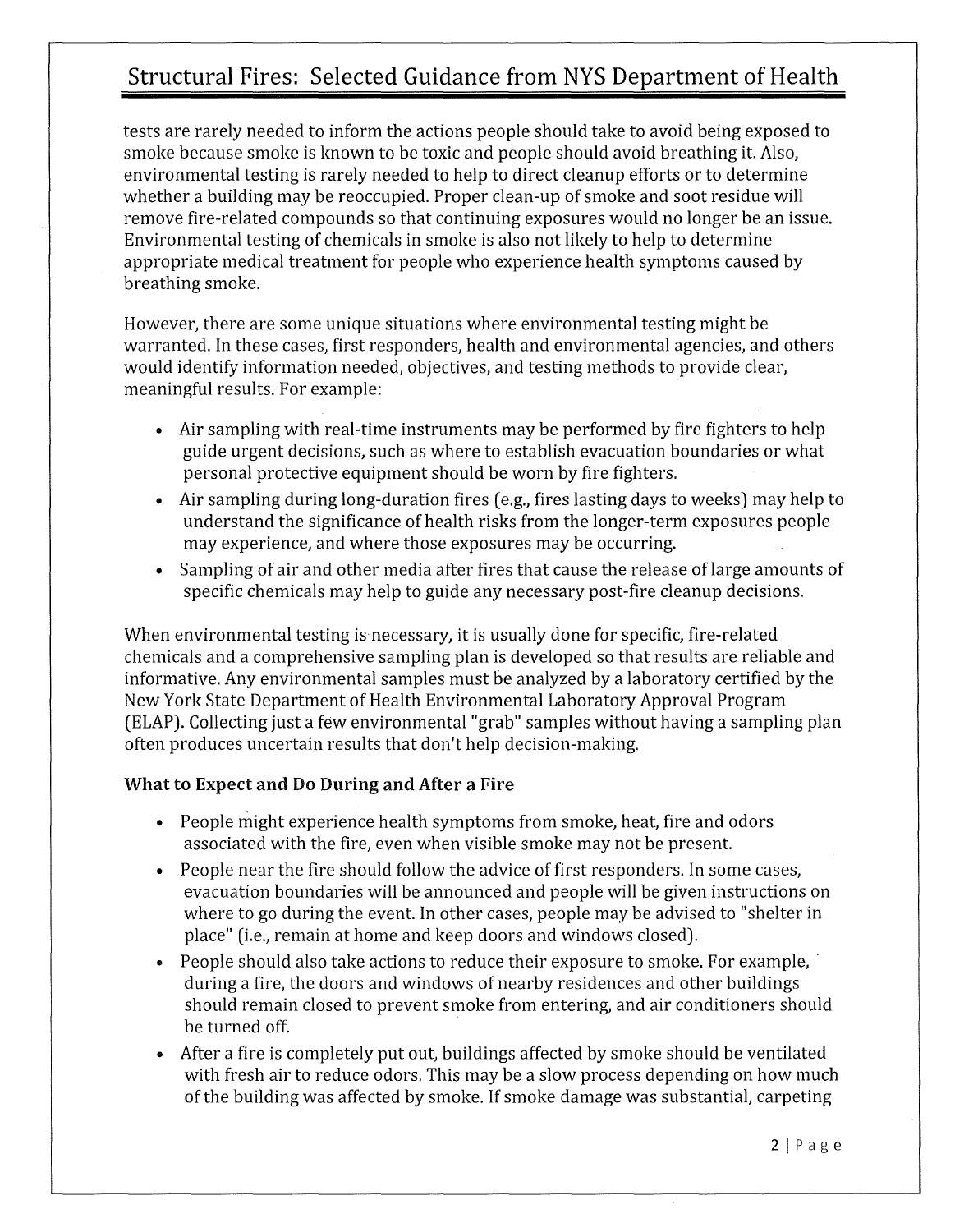and other porous building materials can continue to off-gas residual smoke chemicals for some time. Buildings damaged by fire and smoke will also likely have significant damage from water used to extinguish the fire. In most cases, efforts to clean and repair these buildings should be performed by professional fire restoration companies.

• Buildings where a fire occurred will be subject to inspection by local fire and building code officials after the fire is controlled and extinguished. Nearby buildings also may need to be inspected by local fire and building code officials. These officials will evaluate the affected buildings' structural integrity and whether they may be reoccupied.

### More **Information**

- New York State Department of Health
	- o Exposure to Smoke from Fires
	- o Fact Sheet: Carbon Monoxide
	- o Fine Particles Q&A
- Federal Agencies
	- o Health and Environmental Effects of Particulate Matter, US Environmental Protection Agency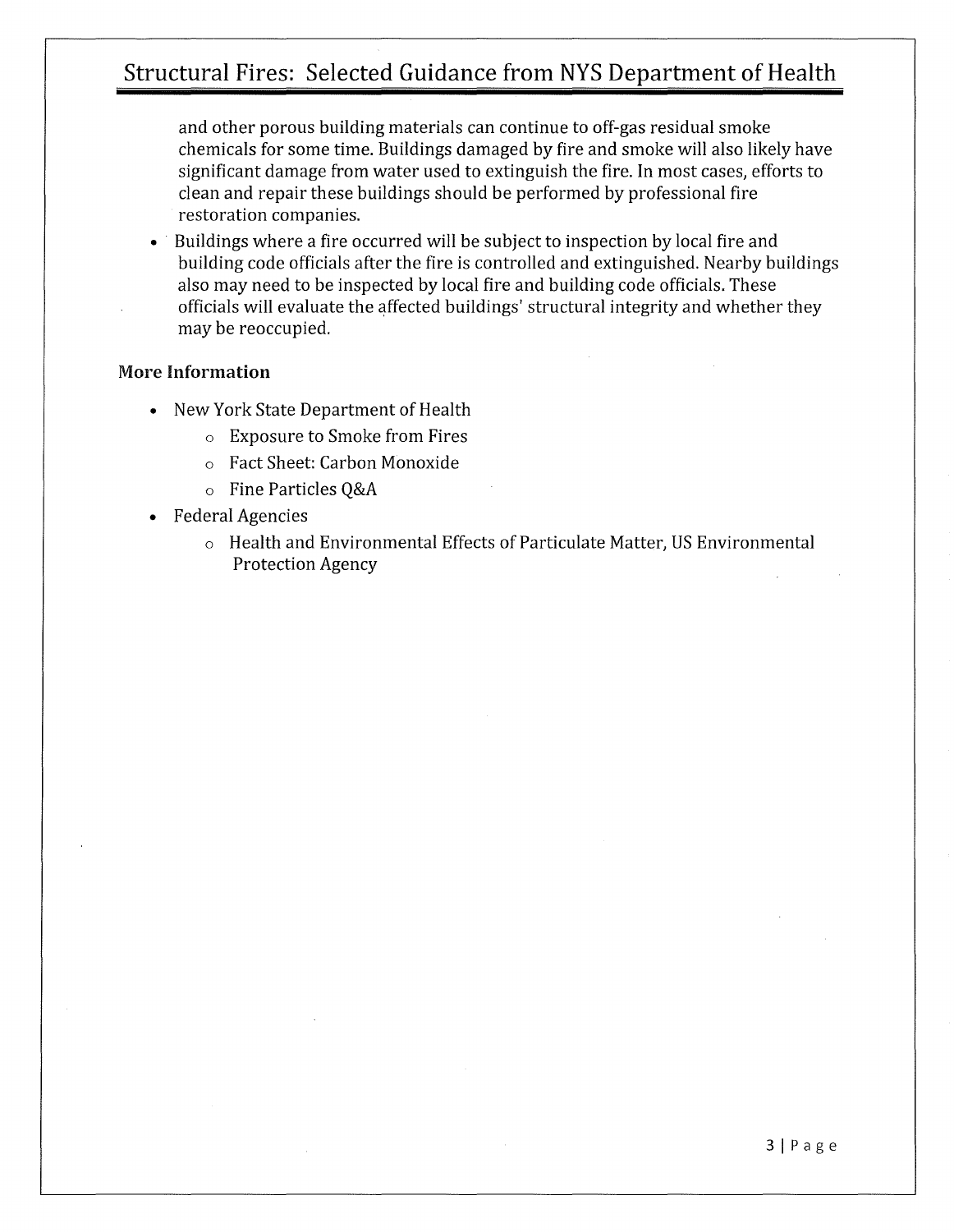## New York State Department of Health

(downloaded,https://www.health.ny.gov/environmental/outdoors/air /smoke\_from\_fire.htm, 4/15 /14)

### Exposure to Smoke from Fires

The smoke released by any type of fire (forest, brush, crop, structure, tires, waste or wood burning) is a mixture of particles and chemicals produced by incomplete burning of carbon-containing materials. All smoke contains carbon monoxide, carbon dioxide and particulate matter (PM or soot). Smoke can contain many different chemicals, including aldehydes, acid gases, sulfur dioxide, nitrogen oxides, polycyclic aromatic hydrocarbons (PAHs), benzene, toluene, styrene, metals and dioxins. The type and amount of particles and chemicals in smoke varies depending on what is burning, how much oxygen is available, and the burn temperature.

Exposure to high levels of smoke should be avoided. Individuals are advised to limit their physical exertion if exposure to high levels of smoke cannot be avoided. Individuals with cardiovascular or respiratory conditions (e.g., asthma), fetuses, infants, young children, and the elderly may be more vulnerable to the health effects of smoke exposure.

Inhaling smoke for a short time can cause immediate (acute) effects. Smoke is irritating to the eyes, nose, and throat, and its odor may be nauseating. Studies have shown that some people exposed to heavy smoke have temporary changes in lung function, which makes breathing more difficult. Two of the major agents in smoke that can cause health effects are carbon monoxide gas and very small particles (fine particles, or PM2.5 ). These particles are two and one half (2.5) microns or less in size (25,400 microns equal an inch) and individual particles are too small to be seen with the naked eye.

Inhaling carbon monoxide decreases the body's oxygen supply. This can cause headaches, .reduce alertness, and aggravate a heart condition known as angina. Fine particles are able to travel deeply into the respiratory tract, reaching the lungs. Inhaling fine particles can cause a variety of health effects, including respiratory irritation and shortness of breath, and can worsen medical conditions such as asthma and heart disease. During increased physical exertion, cardiovascular effects can be worsened by exposure to carbon monoxide , and particulate matter. Once exposure stops, symptoms from inhaling carbon monoxide or fine particles generally diminish, but may last for a couple of days.

Avoiding smoky situations is the best way to avoid exposure. If your age or health status places you at greater risk from smoke exposure you should speak with your doctor about alternative steps you can take when encountering smoky situations. Anyone with persisting or frequent symptoms that they think are associated with smoke exposure should see their health care provider. Additional information on carbon monoxide and fine particles can be found at the web addresses listed at the end of this fact sheet.

There is also the potential for chronic health effects from exposure to the components of smoke. Long term exposure to ambient air containing fine particles has been associated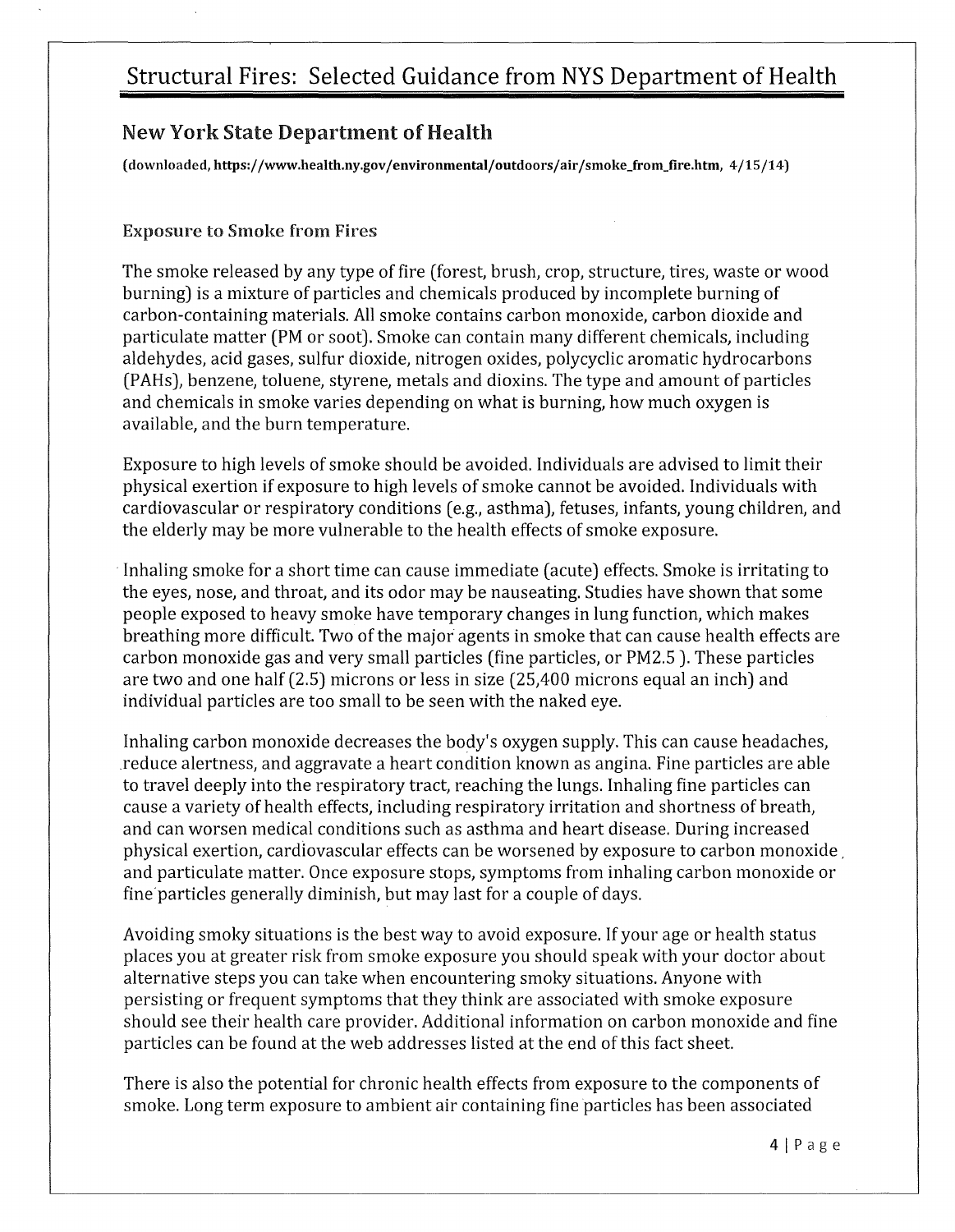with increases in cardiovascular disease and mortality in populations living in areas with higher fine particulate air pollution. Frequent exposure to smoke for brief periods may also cause long-term health effects. Firefighters, who are exposed frequently to smoke, have been examined for long-term health effects (for example, cancer, lung disease, and cardiovascular disease) of repeated smoke exposures. The findings from these studies are not consistent or conclusive. Some studies show an increased frequency of these diseases among firefighters compared to similar male reference populations (e.g., male policemen, white males in the general population), while others do not.

When it is necessary to work in heavy smoke, use appropriate respiratory protection to reduce exposure to the particles and gases in smoke. However, understand the limitations and cautions associated with respirator use before you use one. Important information on respirators is available at the web address listed at the end of this fact sheet.

### Additional Information Sources

- 1. Federal Agencies
	- o Respirator Fact Sheet, Centers for Disease Control
	- o Health and Environmental Effects of Particulate Matter, U.S. Environmental Protection Agency
- 2. New York State Department of Health
	- o What You Should Know about Fires
	- o Fact Sheet: Carbon Monoxide
	- o Fine Particles Q&A
	- o Does Burning Trash Make it Disappear?
	- o Secondhand Smoke It Takes Your Breath Away
	- How to Use a Disposable Respirator